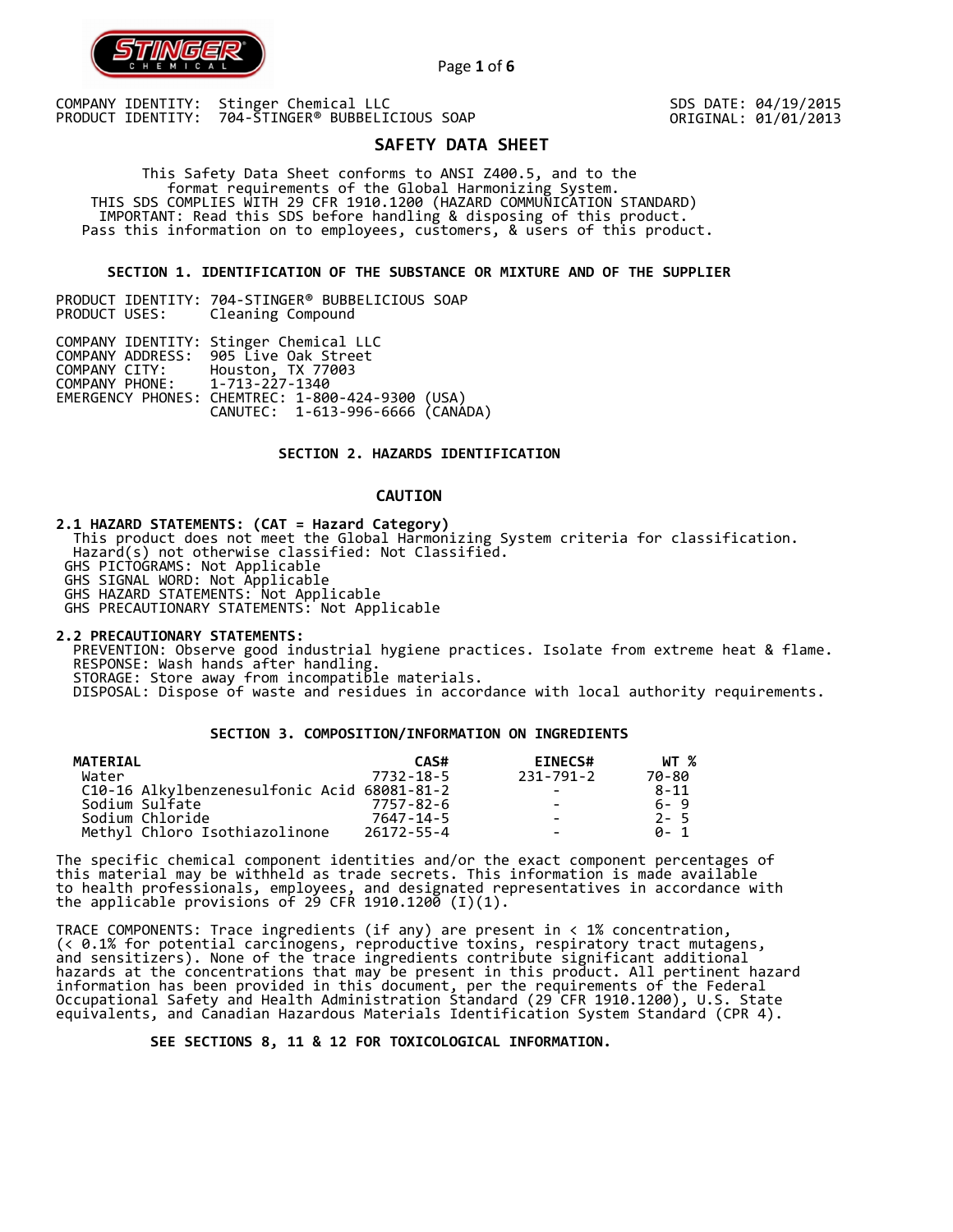SDS DATE: 04/19/2015 ORIGINAL: 01/01/2013

### **SECTION 4. FIRST AID MEASURES**

4.1 MOST IMPORTANT SYMPTOMS/EFFECTS, ACUTE & CHRONIC: See Section 11 for Symptoms/Effects (acute & chronic).

4.2 EYE CONTACT: For eyes, flush with plenty of water for 15 minutes & get medical attention.

4.3 SKIN CONTACT: In case of contact with skin immediately remove contaminated clothing. Wash with soap & water.

4.4 INHALATION:

 After high vapor exposure, remove to fresh air. If breathing is difficult, give oxygen. If breathing has stopped, trained personnel should immediately begin artificial respiration. If the heart has stopped, trained personnel should immediately begin cardiopulmonary resuscitation (CPR).

4.5 SWALLOWING: Rinse mouth. GET MEDICAL ATTENTION IMMEDIATELY. Do NOT give liquids to an unconscious or convulsing person.

### **SECTION 5. FIRE FIGHTING MEASURES**

5.1 FIRE & EXPLOSION PREVENTIVE MEASURES: NO open flames.

- 5.2 SUITABLE (& UNSUITABLE) EXTINGUISHING MEDIA: Use dry powder.
- 5.3 SPECIAL PROTECTIVE EQUIPMENT & PRECAUTIONS FOR FIRE FIGHTERS: Water spray may be ineffective on fire but can protect fire-fighters & cool closed containers. Use fog nozzles if water is used. Do not enter confined fire-space without full bunker gear. (Helmet with face shield, bunker coats, gloves & rubber boots).

5.4 SPECIFIC HAZARDS OF CHEMICAL & HAZARDOUS COMBUSTION PRODUCTS: SLIGHTLY COMBUSTIBLE! Isolate from oxidizers, heat, & open flame. Closed containers may explode if exposed to extreme heat. Applying to hot surfaces requires special precautions. Continue all label precautions!

# **SECTION 6. ACCIDENTAL RELEASE MEASURES**

- 6.1 PERSONAL PRECAUTIONS, PROTECTIVE EQUIPMENT & EMERGENCY PROCEDURES: Keep unprotected personnel away. Wear appropriate personal protective equipment given in Section 8.
- 6.2 ENVIRONMENTAL PRECAUTIONS: Keep from entering storm sewers and ditches which lead to waterways.
- 6.3 METHODS & MATERIAL FOR CONTAINMENT & CLEAN-UP: Stop spill at source. Dike and contain. Collect leaking & spilled liquid in sealable containers as far as possible.

## **SECTION 7. HANDLING AND STORAGE**

7.1 PRECAUTIONS FOR SAFE HANDLING: Isolate from oxidizers, heat, & open flame. Avoid prolonged or repeated contact. Consult Safety Equipment Supplier. Avoid free fall of liquid. Ground containers when transferring. Do not flame cut, braze, or weld. Continue all label precautions!

7.2 CONDITIONS FOR SAFE STORAGE, INCLUDING ANY INCOMPATIBILITIES: Isolate from strong oxidants. Do not store above 49 C/120 F. Keep container tightly closed & upright when not in use to prevent leakage.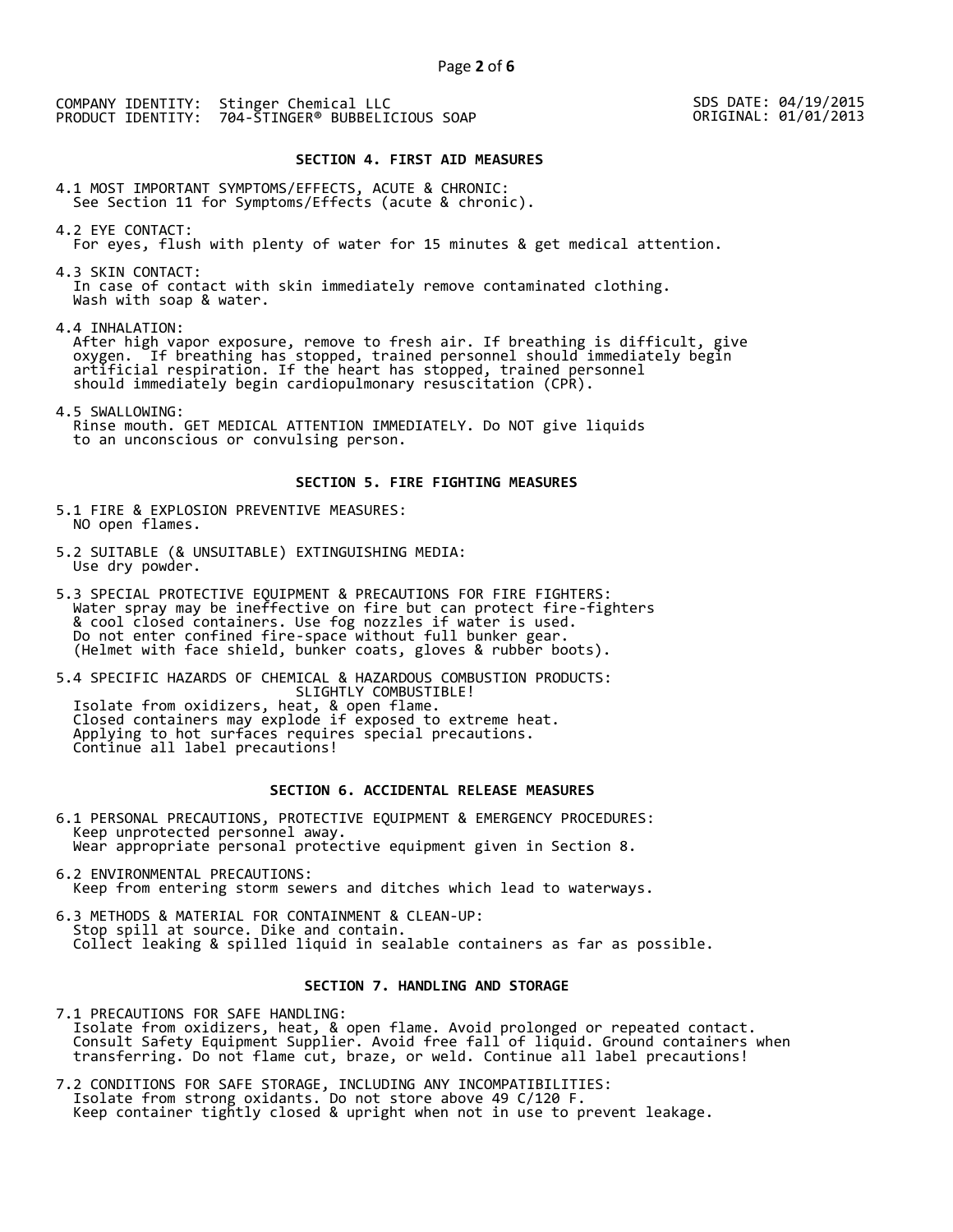SDS DATE: 04/19/2015 ORIGINAL: 01/01/2013

## **SECTION 8. EXPOSURE CONTROLS/PERSONAL PROTECTION**

# **8.1 EXPOSURE LIMITS:**

| <b>MATERIAL</b>                             | CAS#      |                      | EINECS# TWA (OSHA)   | TLV (ACGIH) |
|---------------------------------------------|-----------|----------------------|----------------------|-------------|
| Water                                       | 7732-18-5 |                      | 231-791-2 None Known | None Known  |
| Sodium Sulfate                              | 7757-82-6 | and the state of the | None Known           | None Known  |
| Sodium Chloride                             | 7647-14-5 | $\sim$ 100 $\mu$     | None Known           | None Known  |
| C10-16 Alkylbenzenesulfonic Acid 68081-81-2 |           | $\sim$               | None Known           | None Known  |
| Methyl Chloro Isothiazolinone 26172-55-4    |           | $\sim$               | None Known           | None Known  |

This product contains no EPA Hazardous Air Pollutants (HAP) in amounts  $> 0.1\%$ .

### **8.2 APPROPRIATE ENGINEERING CONTROLS:**

RESPIRATORY EXPOSURE CONTROLS

 A respiratory protection program that meets OSHA 29 CFR 1910.134 and ANSI Z86.2 requirements or European Standard EN 149 must be followed whenever workplace conditions warrant a respirator's use.

VENTILATION<br>LOCAL EXHAUST: LOCAL EXHAUST: Necessary MECHANICAL (GENERAL): Acceptable SPECIAL: None OTHER: None Please refer to ACGIH document, "Industrial Ventilation, A Manual of Recommended Practices", most recent edition, for details.

#### **8.3 INDIVIDUAL PROTECTION MEASURES, SUCH AS PERSONAL PROTECTIVE EQUIPMENT:**  PERSONAL PROTECTIONS:

 Wear OSHA Standard goggles or face shield. Consult Safety Equipment Supplier. Wear goggles, face shield, gloves, apron & footwear impervious to material. Wash clothing before reuse.

WORK & HYGIENIC PRACTICES:

 Provide readily accessible eye wash stations & safety showers. Wash at end of each workshift & before eating, smoking or using the toilet. Promptly remove clothing that becomes contaminated. Destroy contaminated leather articles. Launder or discard contaminated clothing.

# **SECTION 9. PHYSICAL & CHEMICAL PROPERTIES**

| APPEARANCE:                                                                                                                                      | Liquid, Pink                       |
|--------------------------------------------------------------------------------------------------------------------------------------------------|------------------------------------|
| ODOR:                                                                                                                                            | Bannana                            |
| ODOR THRESHOLD:                                                                                                                                  | Not Available                      |
| pH (Neutrality):                                                                                                                                 | $\sim 7.4$                         |
| MELTING POINT/FREEZING POINT:                                                                                                                    |                                    |
| BOILING RANGE (IBP, 50%, Dry Point):                                                                                                             | Not Available<br>> 100 C / > 212 F |
| FLASH POINT (TÈST METHOD):                                                                                                                       | None                               |
| EVAPORATION RATE (n-Butyl Acetate=1):                                                                                                            | Not Applicable                     |
|                                                                                                                                                  |                                    |
|                                                                                                                                                  |                                    |
| FLAMMABILITY CLASSIFICATION:<br>LOWER FLAMMABLE LIMIT IN AIR (% by vol): Not Available<br>UPPER FLAMMABLE LIMIT IN AIR (% by vol): Not Available |                                    |
| VAPOR PRESSURE (mm of Hg)@20 C                                                                                                                   | 17.5                               |
| VAPOR DENSITY (air=1):                                                                                                                           | 0.670                              |
| GRAVITY @ 68/68 F / 20/20 C:                                                                                                                     |                                    |
| DENSITY:                                                                                                                                         | 1.211                              |
| SPECIFIC GRAVITY (Water=1):                                                                                                                      | 1.213                              |
| POUNDS/GALLON:                                                                                                                                   | 10.102                             |
| WATER SOLUBILITY:                                                                                                                                | Appreciable                        |
|                                                                                                                                                  |                                    |
|                                                                                                                                                  | Not Applicable                     |
| PARTITION COEFFICIENT (n-Octane/Water): Not Available<br>AUTO IGNITION TEMPERATURE: Not Applicable<br>DECOMPOSITION TEMPERATURE: Not Available   |                                    |
| TOTAL VOC'S (TVOC)*:                                                                                                                             | 0.0 Vol% /0.0 g/L / 0.000 Lbs/Gal  |
| NONEXEMPT VOC'S (CVOC)*:                                                                                                                         | 0.0 Vol% /0.0 g/L / 0.000 Lbs/Gal  |
| HAZARDOUS AIR POLLUTANTS (HAPS):                                                                                                                 | 0.0 Wt% /0.0 $g/L$ / 0.000 Lbs/Gal |
| NONEXEMPT VOC PARTIAL PRESSURE (mm of Hg @ 20 C)                                                                                                 | 0.0                                |
| VISCOSITY @ 20 C (ASTM D445):                                                                                                                    | Not Available                      |
| * Using CARB (California Air Resources Board Rules).                                                                                             |                                    |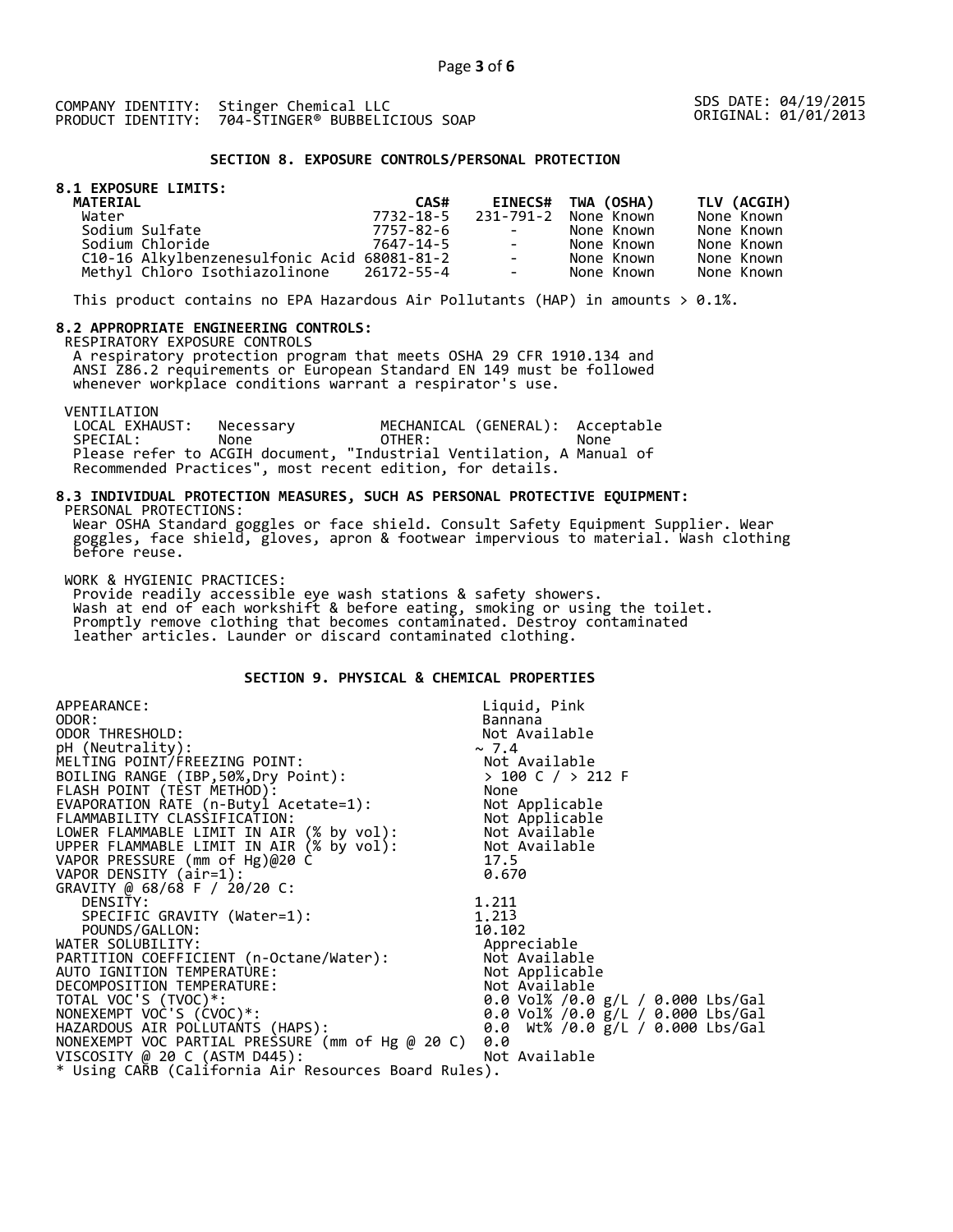SDS DATE: 04/19/2015 ORIGINAL: 01/01/2013

### **SECTION 10. STABILITY & REACTIVITY**

10.1 REACTIVITY & CHEMICAL STABILITY: Stable under normal conditions, no hazardous reactions when kept from incompatibles.

10.2 POSSIBILITY OF HAZARDOUS REACTIONS & CONDITIONS TO AVOID: Isolate from oxidizers, heat, & open flame.

10.3 INCOMPATIBLE MATERIALS: Reacts violently with strong oxidants, causing fire & explosion hazard.

10.4 HAZARDOUS DECOMPOSITION PRODUCTS: Carbon Oxides, Sulfur Oxide, Sodium Oxide & Hydroxide from burning.

10.5 HAZARDOUS POLYMERIZATION: Will not occur.

### **SECTION 11. TOXICOLOGICAL INFORMATION**

## **11.1 ACUTE HAZARDS**

 11.11 EYE & SKIN CONTACT: Acute overexposure can cause irritation to skin. Acute overexposure can cause irritation to eyes.

11.12 INHALATION:

 11.13 SWALLOWING: Swallowing can cause abdominal irritation, nausea, vomiting & diarrhea.

#### **11.2 SUBCHRONIC HAZARDS/CONDITIONS AGGRAVATED**

 MEDICAL CONDITIONS AGGRAVATED BY EXPOSURE: Pre-existing disorders of any target organs mentioned in this Document can be aggravated by over-exposure by routes of entry to components of this product. Persons with these disorders should avoid use of this product.

### **11.3 CHRONIC HAZARDS**

 11.31 CANCER, REPRODUCTIVE & OTHER CHRONIC HAZARDS: This product has no carcinogens listed by IARC, NTP, NIOSH, OSHA or ACGIH, as of this date, greater or equal to 0.1%.

11.32 TARGET ORGANS: May cause damage to target organs, based on animal data.

11.33 IRRITANCY: Irritating to contaminated tissue.

11.34 SENSITIZATION: No component is known as a sensitizer.

11.35 MUTAGENICITY: No known reports of mutagenic effects in humans.

11.36 EMBRYOTOXICITY: No known reports of embryotoxic effects in humans.

11.37 TERATOGENICITY: No known reports of teratogenic effects in humans.

11.38 REPRODUCTIVE TOXICITY: No known reports of reproductive effects in humans.

 A MUTAGEN is a chemical which causes permanent changes to genetic material (DNA) such that the changes will propagate across generational lines. An EMBRYOTOXIN is a chemical which causes damage to a developing embryo (such as: within the first 8 weeks of pregnancy in humans), but the damage does not propagate across generational lines. A TERATOGEN is a chemical which causes damage to a developing fetus, but the damage does not propagate across generational lines. A REPRODUCTIVE TOXIN is any substance which interferes in any way with the reproductive process.

## **11.4 MAMMALIAN TOXICITY INFORMATION**

No mammalian information is available on this product.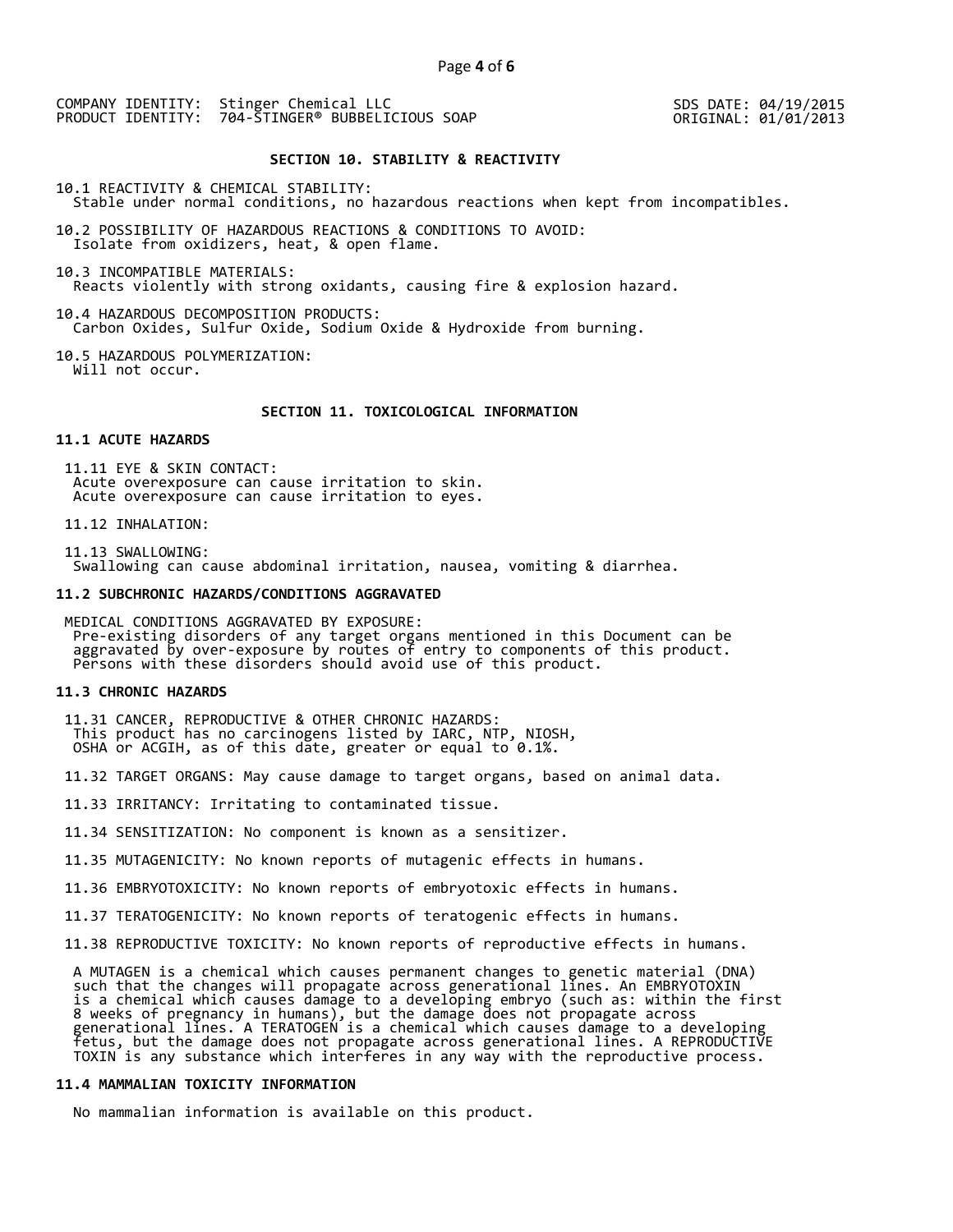SDS DATE: 04/19/2015 ORIGINAL: 01/01/2013

#### **SECTION 12. ECOLOGICAL INFORMATION**

#### **12.1 ALL WORK PRACTICES MUST BE AIMED AT ELIMINATING ENVIRONMENTAL CONTAMINATION.**

12.2 EFFECT OF MATERIAL ON PLANTS AND ANIMALS: This product may be harmful or fatal to plant and animal life if released into the environment. Refer to Section 11 (Toxicological Information) for further data on the effects of this product's components on test animals.

12.3 EFFECT OF MATERIAL ON AQUATIC LIFE: No aquatic environmental information is available on this product.

12.4 MOBILITY IN SOIL Mobility of this material has not been determined.

12.5 DEGRADABILITY This product is completely biodegradable.

12.6 ACCUMULATION Bioaccumulation of this product has not been determined.

## **SECTION 13. DISPOSAL CONSIDERATIONS**

Processing, use or contamination may change the waste disposal requirements. Do not dispose of on land, in surface waters, or in storm drains. Waste should be recycled or disposed of in accordance with regulations. Large amounts should be collected for reuse or consigned to licensed waste haulers for disposal. **ALL DISPOSAL MUST BE IN ACCORDANCE WITH ALL FEDERAL, STATE, PROVINCIAL, AND LOCAL REGULATIONS. IF IN DOUBT, CONTACT PROPER AGENCIES.** 

### **SECTION 14. TRANSPORT INFORMATION**

MARINE POLLUTANT: No DOT/TDG SHIP NAME: Not Regulated DRUM LABEL:<br>IATA / ICAO: IATA / ICAO: Not Regulated<br>IMO / IMDG: Not Regulated Not Regulated EMERGENCY RESPONSE GUIDEBOOK NUMBER: None

# **SECTION 15. REGULATORY INFORMATION**

**15.1 EPA REGULATION: SARA SECTION 311/312 HAZARDS: None Known** 

All components of this product are on the TSCA list. SARA Title III Section 313 Supplier Notification This product contains the indicated <\*> toxic chemicals subject to the reporting requirements of Section 313 of the Emergency Planning & Community Right-To-Know Act of 1986 & of 40 CFR 372. This information must be included in all MSDSs that are copied and distributed for this material.

#### **15.2 STATE REGULATIONS:**

 CALIFORNIA SAFE DRINKING WATER & TOXIC ENFORCEMENT ACT (PROPOSITION 65): This product contains no chemicals known to the State of California to cause cancer or reproductive toxicity.

#### **15.3 INTERNATIONAL REGULATIONS**

 The identified components of this product are listed on the chemical inventories of the following countries: Australia (AICS), Canada (DSL or NDSL), China (IECSC), Europe (EINECS, ELINCS), Japan (METI/CSCL, MHLW/ISHL), South Korea (KECI), New Zealand (NZIoC), Philippines (PICCS), Switzerland (SWISS), Taiwan (NECSI), USA (TSCA).

**15.4 CANADA: WORKPLACE HAZARDOUS MATERIALS INFORMATION SYSTEM (WHMIS)**  D2B: Irritating to skin / eyes.

 This product was classified using the hazard criteria of the Controlled Products Regulations (CPR). This Document contains all information required by the CPR.